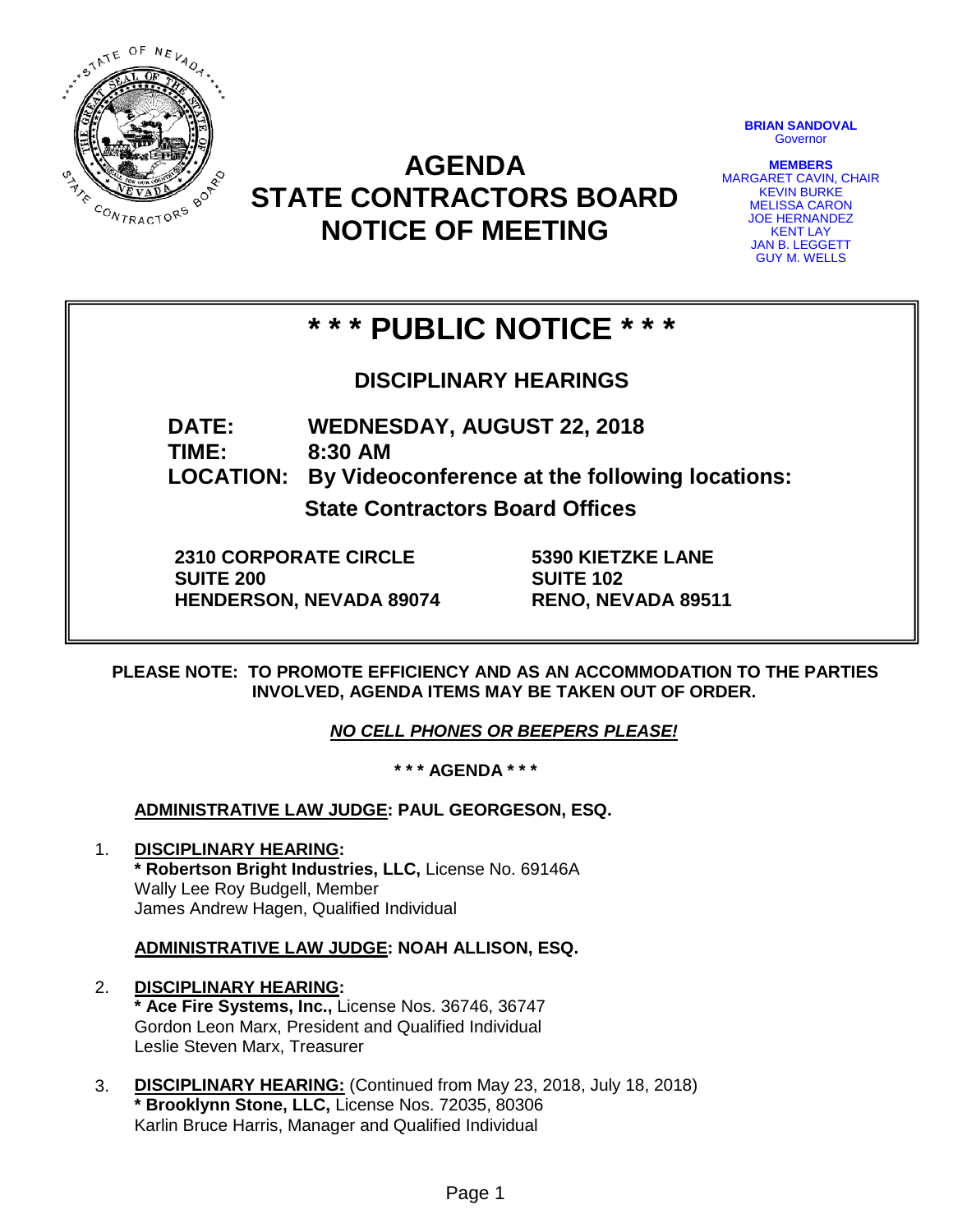- 4. **DISCIPLINARY HEARING:** (Continued from July 18, 2018) **\* Dream Design, LLC,** License Nos. 79799, 79786, 79996, 79800 Noune Sekoian, Managing Member Albert Sekoian, Qualified Individual
- 5. **DISCIPLINARY HEARING - DEFAULTS:**

**a. Urena, LLC,** License Nos. 67701, 67732 Dewin Yepez-Guerrero, Managing Member and Qualified individual Francisco Andres Zamora, Managing Member

**b. \* Sustain Builders, LLC,** License No. 78779 Joseph Bryan Morgan, Manager and Qualified Individual

**c. \* Sky Canyon Roofing, LLC,** License No. 82399 Shana Thyrie Belanger, Manager and Qualified Individual Billy Joe Haggard, Manager

#### **\*Denotes items on which action may occur.**

## **NOTICES POSTED AT THE FOLLOWING LOCATIONS**

NEVADA STATE CONTRACTORS BOARD – RENO NEVADA STATE CONTRACTORS BOARD – HENDERSON NEVADA STATE CONTRACTORS BOARD INTERNET - WEBSITE

> PASEO VERDE LIBRARY SAWYER STATE BUILDING CLARK COUNTY LIBRARY RENO CITY HALL WASHOE COUNTY COURT HOUSE SOUTH VALLEYS LIBRARY

## **PLEASE NOTE:**

- 1) Persons/facilities desiring copies of the board's agenda must submit their request in writing every six months.
- 2) With regard to any board meeting, it is possible that an amended notice will be published adding new items to the original agenda. Amended notices will be posted in accordance with the Open Meeting Law: however, they will not be mailed to individuals on the board's mailing list.
- 3) Members of the public who are disabled and require special accommodations or assistance at the meeting are requested to notify the board office in writing at 5390 Kietzke Lane, Suite 102, Reno, NV 89511 or by calling 775-688-1141 prior to the date of the meeting.
- 4) Pursuant to NRS 241.020(6), please take notice: (1) Items on the agenda may be taken out of order; (2) Two or more agenda items may be combined for consideration; and (3) At any time, items on the agenda may be removed from the agenda or discussion of the items may be delayed.
- 5) Subject to the provisions of NRS 241.020(5), interested parties may request a copy of supporting materials related to this meeting by contacting the following individuals:

Jennifer Lewis